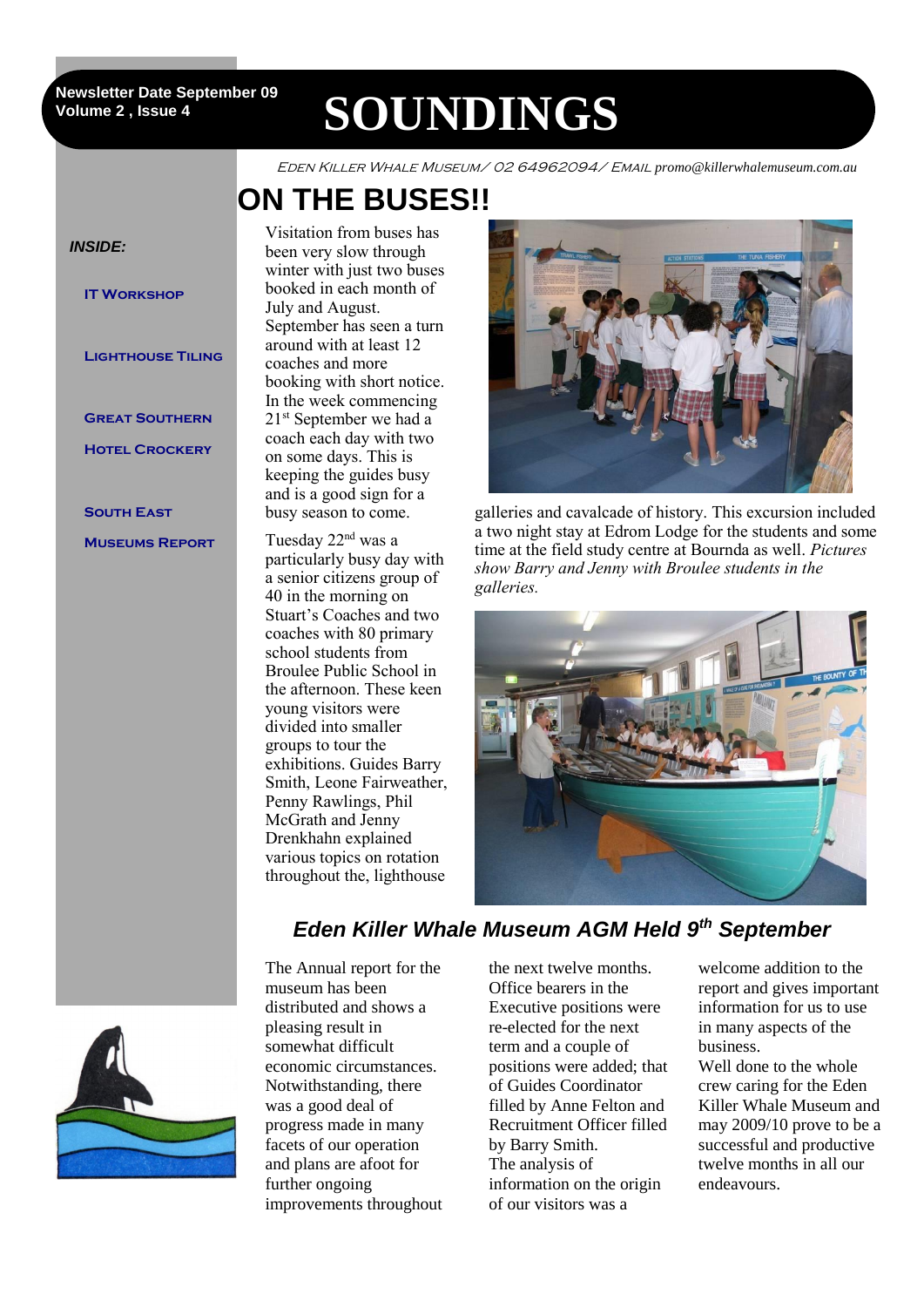### **Plate find on E bay!!**

A bread and butter plate, stamped with the insignia of "Rudds Great Southern Hotel" is a recent addition to our collection, and has come via the internet and specifically via Ebay the online auction. There was a chard of this crockery showing the insignia in the collection, but it was very pleasing to find this complete piece of local history. The Great Southern Hotel was originally built as a wool store in 1847. Walter Neathway (Steele) Rudd bought the hotel in 1926 from Sam Wilton and in 1935 he sold to Vincent Thomas (Barney) Welsh.

Some interesting connections in our records show that Mr Rudd's wife May was a Camm, the family with the Red Funnel trawlers. Rudd's son Jack told of "*having to milk the* 

Nethercote) *bring the milk back to the hotel, feed the chickens, saw the wood, and start the generators for the electricity, besides having to help in the kitchen generally. Five shillings was my wages in the winter and one pound in summer" He also had a well sunk at Cattle Bay…. We had a 3 h.p. Lister diesel engine and pumped 1700 feet uphill along Chandos St through a pipeline to the two tanks that each held 1000 gallons to the top of the hotel. During summer months we would pump the tanks full every day for use in the bathrooms and laundry. In addition we had a 20,000 gallon tank underground for use in the kitchen.*

Monica Wood (pictured) immediately recalled having *"washed up this crockery many times in my younger days"*



Above: Left; Monica Wood, daughter of V.T Welsh publican 1935 to 1961 and Right; Claire Sandrey, publican 2001 to 2009; with the plate purchased on Ebay.

#### Great Southern Hotel

1847- built for a Wool Store and became Barclay and Teas General Store and Post Office. 1851-60 John Hopkins took out a license for the Great Southern Hotel 1860 -95 George Axam licensee 1895-97 H.P Wellings 1897-1906 Sabina (Aunty) Pike 1907-26 Sam Wilson 1926-35 W.N. (Steele) Rudd 1935- V.T. (Barney) Welsh

Copy of postcard given to our collection by the late Allan Walker of Bombala, showing the hotel as it was in Rudd's time as publican. 1926 to 1935.

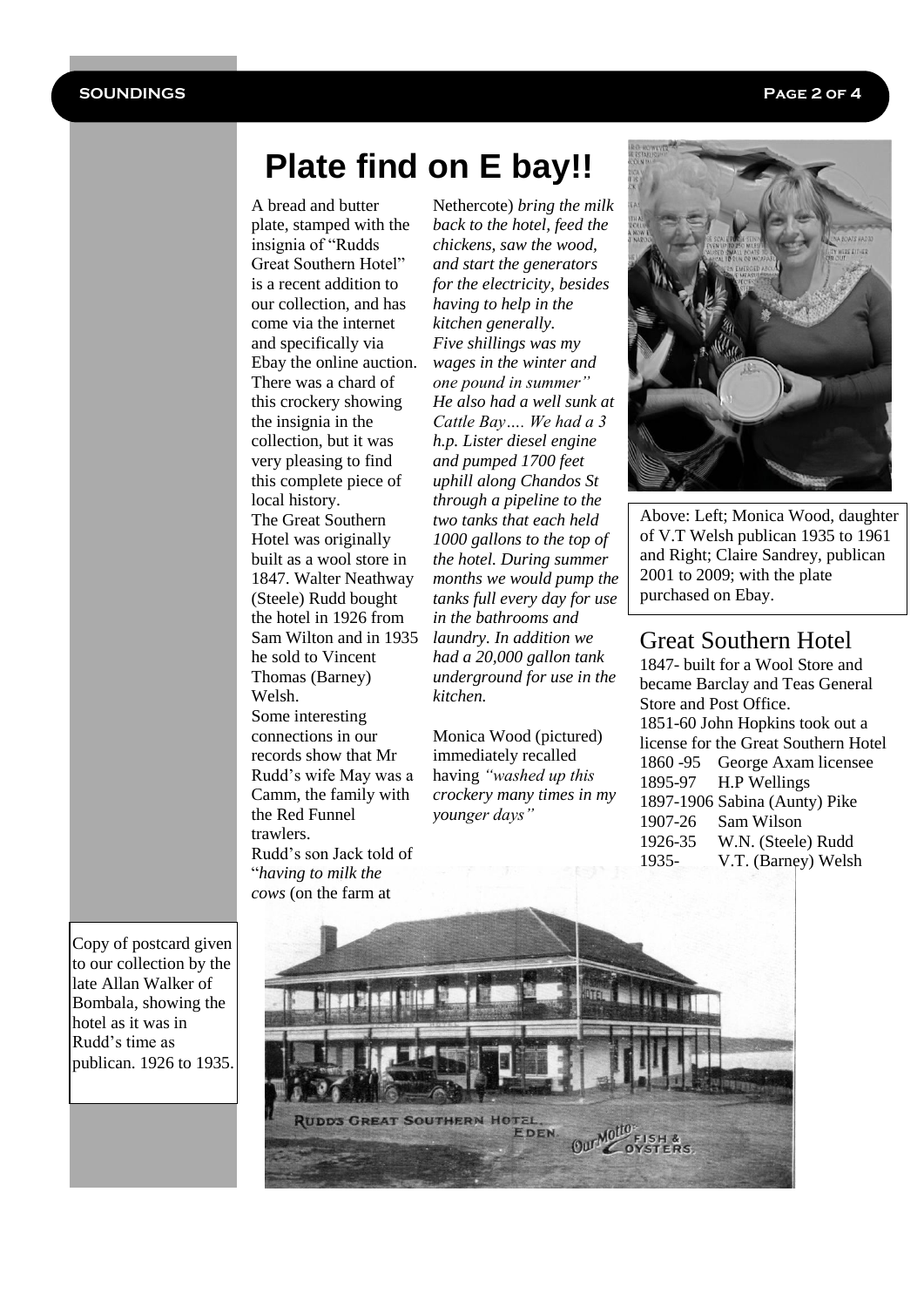#### **IT Workshop well received.**

An introduction to Power Point presentations and Web Pages was presented by Bob Sykes to members of the SE Chapter museums on  $11<sup>th</sup>$  July. These were informative and enlightening sessions that allowed those present to see the different applications both areas could have for their museums.

Bob showed us examples of what can be done with limited resources to achieve good results in expanding displays into the technical age. Bob also told us some useful information on availability of computer software and networking equipment for not for profit groups at Donortech: www.donortec.com.au

Thanks to Bob for an informative workshop that will surely empower members to improve their museums' displays and presence on the World Wide Web and thanks to Friends of EKWM for the wonderful catering. Hand outs are available for those who were unable to attend.

#### July 6 '09 Report from fishing Vessel IMLAY they had just sighted a

#### baby white

whale about 12 ft long while trawling South East of

Bermagui over the continental shelf.

*Lighthouse floor eventually tiled*

Another long awaited job to be done at Eden Killer Whale Museum is the tiling of the lower floor of the lighthouse. This intricate work of cutting and mosaic tiling was done by Allan Mallard, who has many years of experience in this trade. Some of his past projects include the Queen Victoria building and the Powerhouse Museum in Sydney. With the Museum's logo in the centre of a circle of the wording "Centenary of the Commonwealth Commemorative Lighthouse" this job definitely required an experienced tiler. The finished work will set off this important part of our galleries and put the long awaited finishing touch on the lighthouse, which was built in 2001!!



Pictured: Tiler Allan Mallard creating the mosaic masterpiece on the Lighthouse floor.